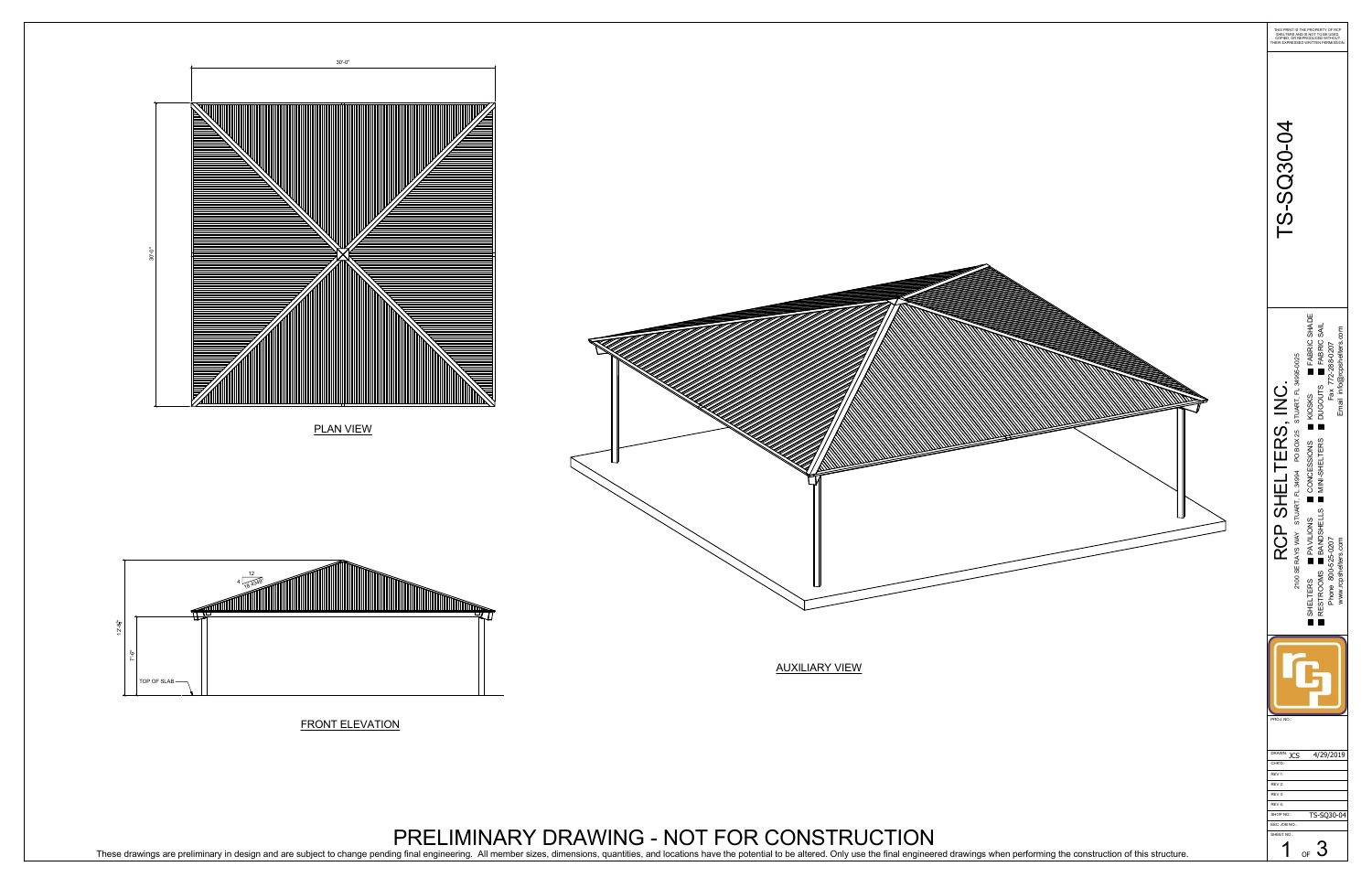

## AUXILIARY FRAMING VIEW

## COLUMN PIER DETAIL

TYPICAL PIER DIAMETER IS BETWEEN 2'-0" AND 3'-0" TYPICAL PIER DEPTH IS BETWEEN 3'-6" AND 5'-6" ACTUAL DESIGN WILL VARY DUE TO BUILDING CODE REQUIREMENTS AND MAY BE SUBSTANTIALLY LARGER.





## PRELIMINARY DRAWING - NOT FOR CONSTRUCTION

VERTICAL REBAR

HORIZONTAL REBAR TIES

These drawings are preliminary in design and are subject to change pending final engineering. All member sizes, dimensions, quantities, and locations have the potential to be altered. Only use the final engineered drawings